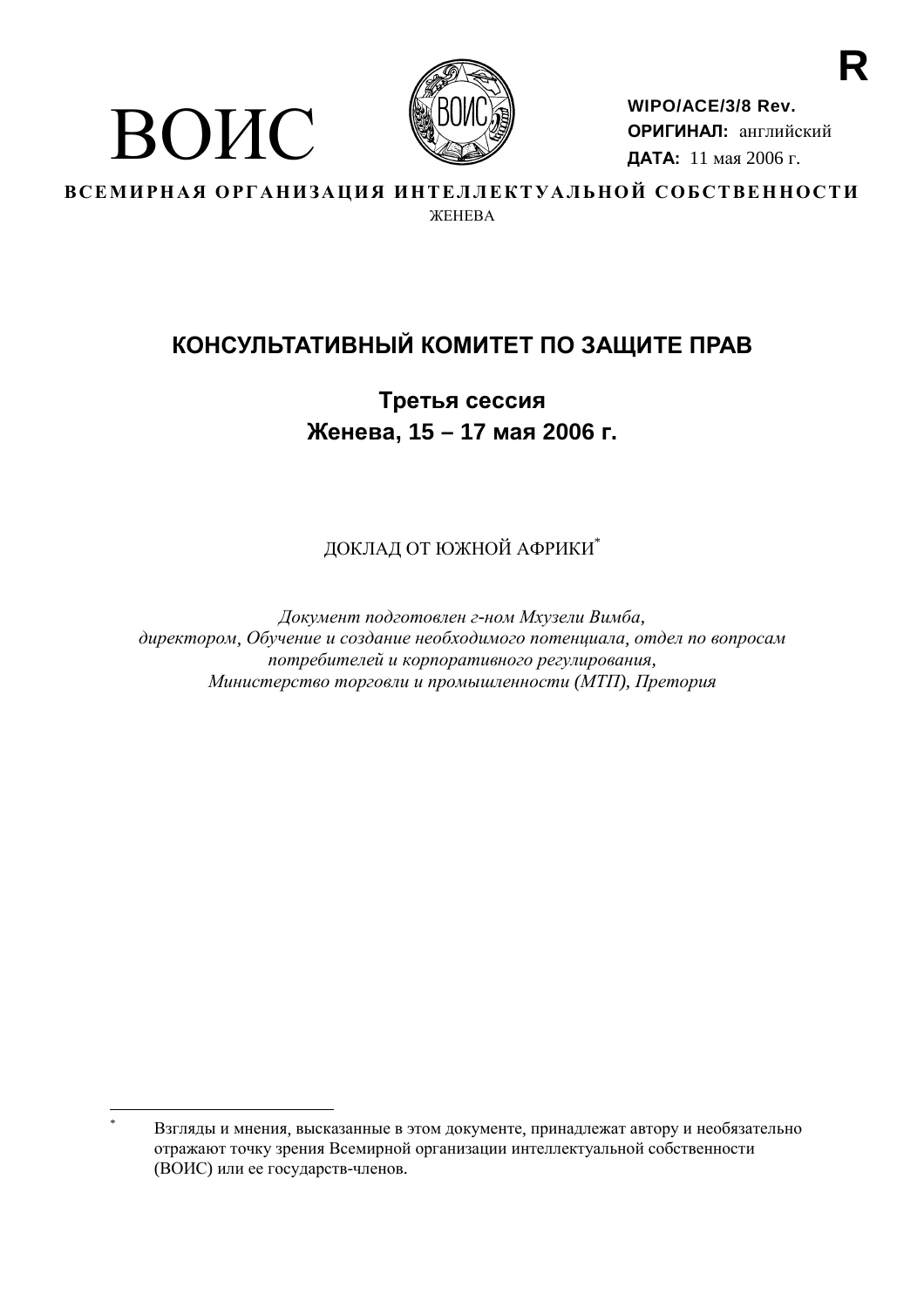## Введение

Для меня большая честь и привилегия быть приглашенным для выступления перед членами этого Консультативного комитета по защите прав. Министерство торговли и промышленности (МТП), а также народ Южной Африки благодарны за возможность участвовать в этом мероприятии в рамках Комитета и надеются, что его работа сыграет значительную роль в процессе обеспечения зашиты прав ИС. Эта сессия проводится в то время, когда народ Южной Африки объединился в стремлении отпраздновать 12летие демократии в стране. Поэтому участие в сегодняшней третьей сессии по вопросам защиты прав следует рассматривать как двойное торжество.

Торговля контрафактными товарами кажлый гол велет к огромным убыткам в большинстве отраслей промышленности, что, в конце концов, может привести к развалу промышленности и законного бизнеса и передать их в руки преступников. В недавнем обзоре, подготовленном по поручению Министерства торговли и промышленности, отмечалось, что в течение 2001 - 2005 гг. общее число всех подозреваемых контрафактных товаров, конфискованных всеми правоприменительными органами, составило более 20 млн. изделий на общую сумму свыше 1 млрд. рэндов. И из этого числа только немногим более 1 млн. изделий не были объявлены контрафактными товарами. Все это душит экономику и приводит к потере рабочих мест, потере налогов и ложиться дополнительным бременем на социальноэкономическое развитие Южной Африки. Правительство всегла ответственно за поддержание баланса между защитой законного бизнеса и интересами потребителей.

Закон о товарных знаках направлен исключительно на регулирование права, относящегося к товарным знакам, в Южной Африке, и предусматривает, помимо прочего, определение характера и функций товарных знаков, требования к регистрации и сферу охрану, предоставляемой зарегистрированным товарным знакам. Помимо охраны, предоставляемой в соответствии с этим законом, владелец может также полагаться на закон об авторском праве, патентах и промышленных образцах, а также на общеправовые средства защиты от коммерции под чужим именем или недобросовестной конкуренции, в целях защиты от незаконного использования принадлежащей ему интеллектуальной собственности. Поэтому товарные знаки следует рассматривать не в вакууме, а в сочетании с другими правами интеллектуальной собственности, которые могут принадлежать владельцу товарного знака.

Статья 33 Закона о товарных знаках предписывает, что ни одно лицо не имеет права возбуждать судебное дело по статье 34 в отношении товарного знака, не зарегистрированного в соответствии с этим законом, при условии, что ни одно положение в законе не затрагивает права любого лица в рамках общего права возбудить судебный процесс в отношении любого другого лица. Поэтому требуется, чтобы товарный знак был зарегистрирован, что дает основание к возбуждению иска о нарушении прав. Эта статья подтверждает, что регистрация товарного знака не затрагивает права, которые может иметь сторона в целях возбуждения иска на основании коммерции под чужим именем или недобросовестной конкуренции в рамках общего права.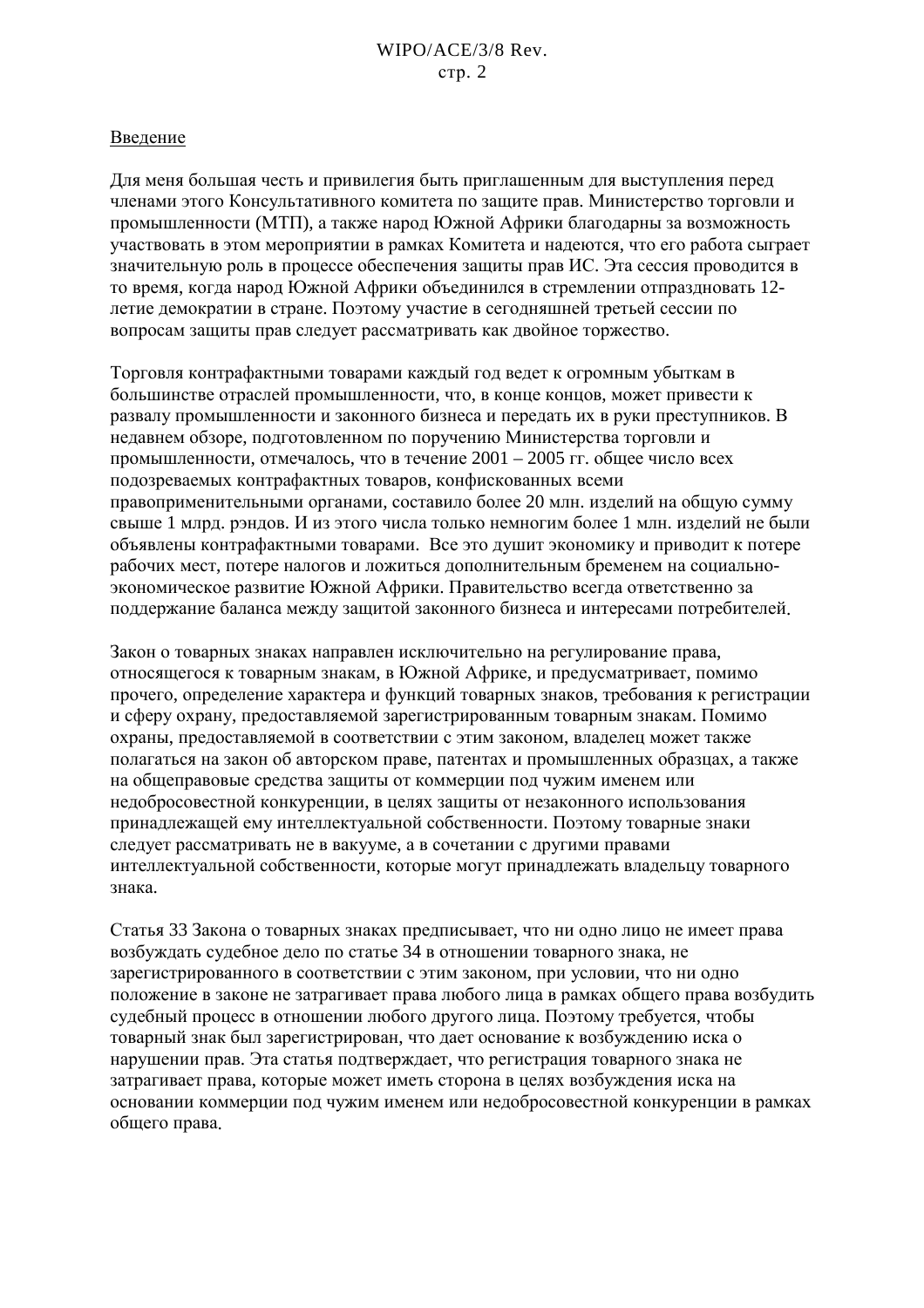Помимо охраны, предоставляемой в соответствии с законом о товарных знаках, в 1997 г. принят Закон о контрафактной продукции, № 37 (ЗКП), в целях обеспечения защиты владельцев прав интеллектуальной собственности от актов контрафакции и пиратства и соблюдения требований к правоприменению, содержащихся в Соглашении ТРИПС. ЗКП дает возможность владельце определенных прав интеллектуальной собственности или любому лицу, заинтересованному в охраняемых товарах, включая лицензиата, импортера, экспортера, распространителя и/или правомочного поверенного или агента, быстро и эффективно получить средство судебной зашиты от лиц. занимающихся контрафакцией или пиратством, на уголовном или гражданском уровне. Согласно ТРИПС ЗКП касается только авторского права, товарных знаков и некоторых знаков в соответствии с законом о торговых знаках.

МТП отвечает за создание и поддержание регулятивных систем, которые предоставляют деловому сообществу прозрачные, эффективные и логически последовательные услуги, а инвесторам и изобретателям, потребителям и малым предприятиям - доступ к предъявлению регрессного иска. Это достигается при посредничестве Ведомства по вопросам компаний и защиты прав интеллектуальной собственности (ОСІРЕ). Необходимо отметить, что в состав ОСІРЕ входят три функциональных директората, которые отвечают за обеспечение защиты прав, а именно:

- Обучение и создание необходимого потенциала
- Рассмотрение дел и
- Контроль и рассмотрение жалоб

Помимо своей основной функции блюстителя законодательства, МТП также выполняет правоприменительную функцию и располагает инспекторами, которые назначаются в рамках Закона о контрафактной продукции. Для того чтобы соблюдались положения ЗКП, контрафактные товары должны нарушать или товарный знак, зарегистрированный в Южной Африке, или произвеление авторского права, и/или контрафактные товары должны содержать запрещенный знак. Следовательно, для того чтобы владельцы прав ИС могли эффективно противодействовать контрафакции в Южной Африке, необходимо обеспечить, чтобы их товарные знаки были зарегистрированы в Южной Африке. Если владельцы прав интеллектуальной собственности полагают, что происходит нарушение их прав, они могут обратиться за помощью в МТП, Южноафриканскую службу полиции (SAPS) или таможенное управление в рамках Южноафриканской службы налогов и сборов (SARS). Контрафактные товары в основном ввозятся, и поэтому сотрудники таможни SARS играют исключительно важную роль в препятствовании попаланию поллелок в порты Южной Африки (включая морские порты и аэропорты), на улицы и в магазины.

## Информация о деятельности по улучшению осведомленности лиц, ответственных за принятие политических решений

Лица, ответственные за принятие политических решений в Южной Африке, проходят интенсивную подготовку под эгидой ВТО по вопросам, касающимся торговли. Например, сотрудники Комитета по торговле и промышленности (ИС) проходят обучение в ВТО и хорошо осведомлены в торговых аспектах прав.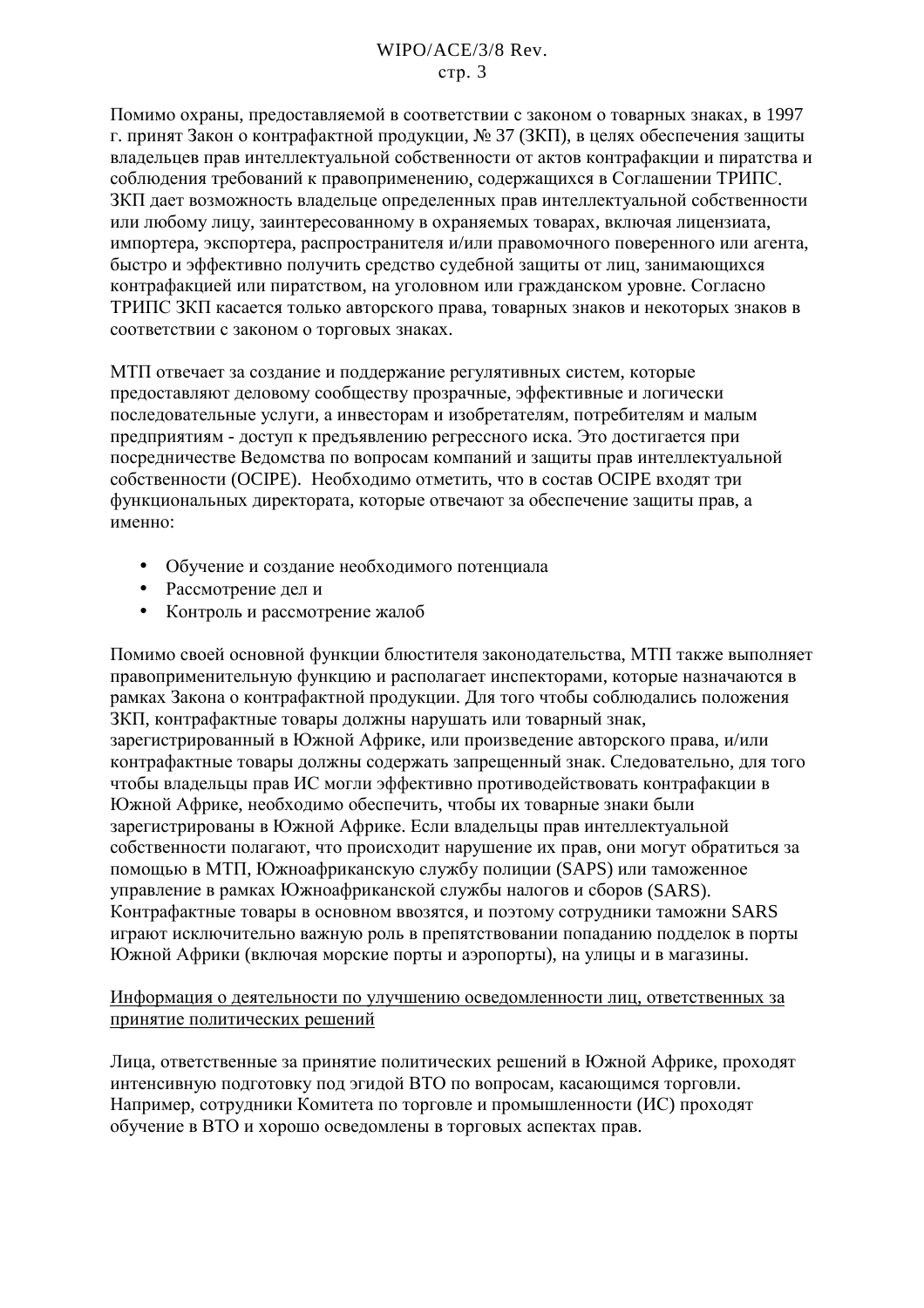Помимо этого заместитель министра торговли и промышленности, отвечающий за вопросы крупных отраслей экономики, занимается также вопросами международной торговли и располагает основательными знаниями в области ИС.

## Обучение молодого поколения вопросам, касающимся прав ИС

В стремлении обучить молодое поколение вопросам охраны ИС, МТП разрабатывает и осуществляет университетские программы по распространению знаний, в рамках которых студенты и исследователи знакомятся с вопросами авторского права и обучаются различным приемам, направленным на признание прав ИС. МТП находится в процессе формулирования соглашения о сотрудничестве с Министерством образования, в целях обеспечения включения предметов, относящихся к ИС, в учебные программы.

# Повышение уровня информированности потребителей и информационного обмена в целях наделения сотрудников судейского корпуса необходимым опытом в области ИС

В попытке разработать целенаправленный и стратегический межправительственный подход к вопросам обеспечения защиты прав ИС, МТП заключает соглашения о сотрудничестве с провинциальными потребителями и сотрудниками органов по экономическим вопросам, которые подведомственны Министерству финансов.

ОСІРЕ публикуєт информацию в форме учебных руководств, брошюр и других изданий для всеобщего распространения. Регулярно проводятся семинары и информационные встречи, на которых участники знакомятся с опасностью, которую представляет приобретение контрафактной продукции. Соглашение о сотрудничестве с Министерством финансов содействует проведению семинаров с участием сотрудников, занимающихся вопроса провинциальных потребителей, целью которых является ознакомление потребителей с размерами контрафактной активности. Подоплека проведения этих семинаров заключается в том, чтобы потребители были на острие борьбы за права ИС. МТП глубоко убеждено в том, что в целях успешного противодействия распространению контрафактной продукции, необходимо начать с уничтожения рынка контрафактной продукции. И эта задача может быть решена только при условии осведомленности и активного участия потребителей.

МТП также готовится к заключению соглашений о сотрудничестве с министерствами здравоохранения и науки и техники в отношении отраслей промышленности патентов в области фармацевтики. Эти правительственные министерства проявили большую заинтересованность в установлении партнерских отношений с нашим ведомством в расследовании преступлений в сфере ИС.

Ведомство также занимается вопросами подготовки и обучения лиц судебной профессии, в числе которых сульи, магистраты, а также обвинители. Взаимодействие с судейским корпусом привело к установлению прочных связей между инспекторами, обвинителями и магистратами, с одной стороны, и сотрудниками полиции и таможни, с другой. Эта взаимосвязь привела к ускоренному рассмотрению и завершению судебных дел. Об этом свидетельствует, например, нашумевшее дело State v Ferhard Mohamed, в котором Специализированный суд Претории по уголовным преступлениям в торговой сфере приговорил г-на Мохаммеда за сделки с контрафактной продукцией к 18 месяцам лишения своболы или альтернативно к выплате штрафа в размере 90 000 рэндов и последующим 18 месяцам лишения свободы с отсрочкой на пять лет. После вынесения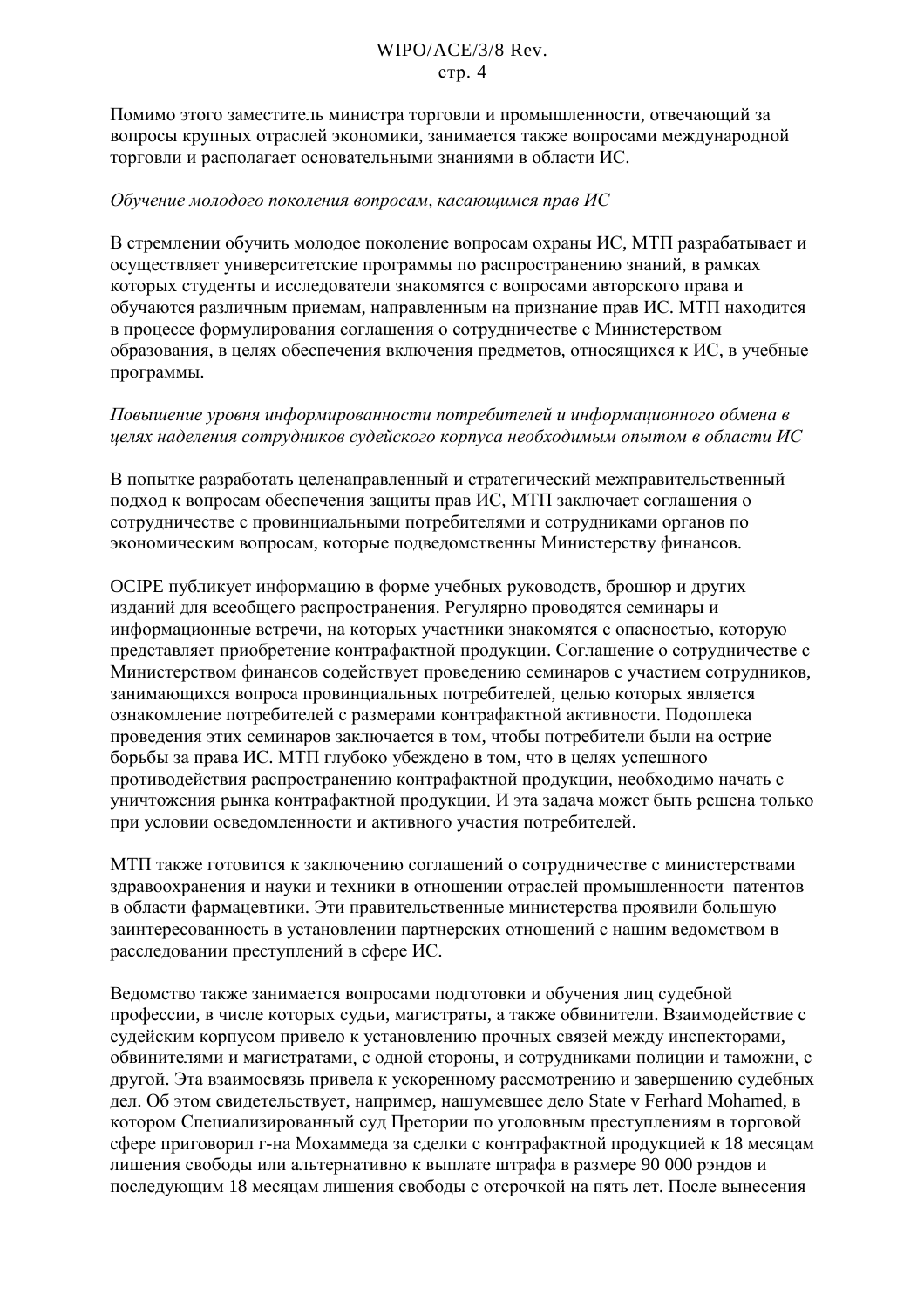приговора Коллелж правосулия включил предмет интеллектуальной собственности в учебную программу.

Несмотря на то, что в Южной Африке нет специального суда для рассмотрения дел, относящихся к ИС, известно, что некоторые судьи накопили опыт в слушаниях по вопросам ИС. В стремлении расширить судебный и судейский опыт в области ИС Ведомство осуществляет программы специализированной подготовки членов судейского корпуса, а именно обвинителей и магистратов.

## Программы по созданию необходимого потенциала и обучению, в целях повышения квалификации сотрудников полиции и таможни в области защиты прав ИС

МТП также отвечает за реализацию политического курса и исполнение законодательства, совершенствуя правоспособность сотрудников правоприменительных органов путем информационного обмена и обучения. В рамках ЗКП ответственность за обеспечение зашиты прав поделена между тремя правоприменительными органами: полицией, таможней и МТП.

ОСІРЕ публикуєт информационные материалы для внутренних и внешних заинтересованных сторон, а также для широкой публики. Эти информационные материалы также используются в освещения работы ОСІРЕ на конференциях, семинарах и симпозиумах. Директорат также развивает возможности сотрудников регулятивных органов. Он информирует представителей различных правоприменительных органов о значении приведения в исполнение соответствующего законодательства и дает общее представление о том, какую информацию следует получать и предоставлять различным правоприменительным органам для успешной защиты прав, организуя с этой целью семинары-практикумы и предоставляя правоприменительным органам необходимые учебные материалы.

Это ведомство имеет полномочия по принуждению к исполнению положений ЗКП согласно положениям по обеспечению зашиты прав, содержащимся в части 3 Соглашения о торговых аспектах прав интеллектуальной собственности (ТРИПС). Целевыми группами для этого директората являются такие правоприменительные органы, как SAPS, SARS, NPA, магистраты и другие заинтересованные стороны, включая лиц, не являющихся профессионально юридическими.

Директорат ОСІРЕ по вопросам обучения и создания необходимого потенциала представляет МТП в организациях, занимающихся вопросами обучения и создания необходимого потенциала, и отвечает за разработку и координацию мер, предпринимаемых всеми государственными правоприменительными органами в соответствии с Законом о контрафактной продукции.

Как упоминается выше, работа ОСІРЕ стала очевидным свидетельством необходимости разработки подробного учебного руководства по вопросам ЗКП для сотрудников всех правоприменительных органов. Разработанное нами содержание основано на полученных запросах и в основном на практическом опыте, накопленном в процессе принудительного осуществления положений Закона о контрафактной продукции. Учебное руководство используется в качестве средства для подготовки сотрудников правоприменительных органов, в целях более содержательного ознакомления с положениями Закона о контрафактной продукции. Помимо этого данное руководство стало краеугольным камнем в обеспечении защиты прав ИС. Учебное руководство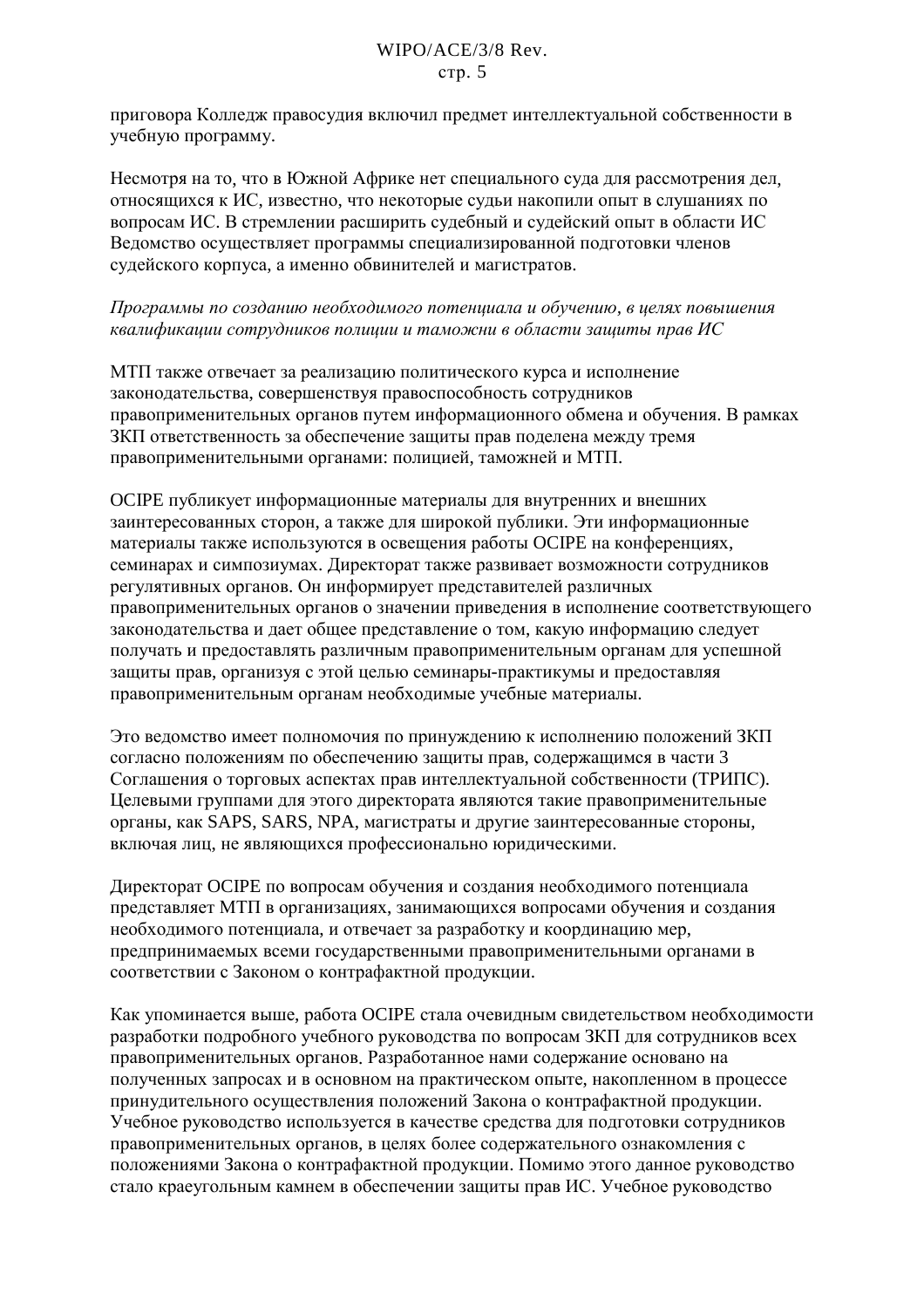учитывает конкретные потребности различных групп и предназначено лицам, прошедшим предварительную подготовку.

Основной целью руководства является обучение инспекторов процедурным и другим вопросам, освещаемым в Законе. Инспекторами являются уполномоченные сотрудники, назначаемые Министром торговли и промышленности в целях поиска и конфискации подозреваемых контрафактных товаров. ЗКП основан на результатах рассмотрения жалоб, а действия инспекторов основаны на жалобах и информации, полученных от доносчиков. Эти дамы и господа привели к раскрытию крупных партий контрафактной продукции и судебным преследованиям. Хотя эти инспектора являются представителями трех государственных учреждений, они наделены сходными функциями и обязанностями, когда дело касается обеспечения защиты прав ИС согласно ЗКП.

ЗКП создал рабочие места для менеджеров, функции и обязанности которых включены в содержание, которое будет предоставлено. Руководство должно быть построено таким образом, чтобы оно было доступно на бумажном носителе и в электронном формате. Оно также должно иметь формат, который можно будет изменить и поправить в соответствии с последними нововведениями.

ОСІРЕ также раздвинуло границы своей деятельности и привлекло к участию неправительственные организации, например, лиц, не являющихся профессионально юридическими, и форумы различных сообществ. Подоплека такой деятельности заключается в том, чтобы ознакомить широкое население с той опасностью, которая контрафакция представляет для экономики страны, и какой вред она наносит профессиональной деятельности, способствуя безработице, а также той опасностью, какую представляет покупка контрафактной продукции для здоровья населения. Например, появляются сообщения о случаях заболевания людей в результате приобретения токсичных игрушек и поддельных лекарственных препаратов.

## Влияние контрафакции на экономику Южной Африки

Охрана прав ИС и борьба с преступлениями в области ИС – это основные факторы экономического развития. Зачастую крупные и самодостаточные синдикаты занимаются производством и сбытом контрафактной продукции. Затем такие синдикаты давят на социально-экономическую уязвимость неофициального сектора. который обычно используется для сбыта контрафактной продукции. Об этом свидетельствует продажа контрафактных товаров на улицах и блошиных рынках. В развивающихся странах неофициальный сектор расцвел с приходом глобализации, являет собой значительный уровень экономической деятельности, и вот почему свободно располагает контрафактными товарами.

## Проблемы, стоящие в процессе претворения в жизнь положений Закона о контрафактной продукции

Хотя в Южной Африке действует весьма прогрессивный ЗКП, этот Закон содержит некоторые положения, которые могут стать препятствием на пути эффективной защиты прав ИС.

Закон содержит некоторые основанные на праве давности сроки; например, Закон предусматривает, что истец может обвинить кого-либо в совершении уголовного